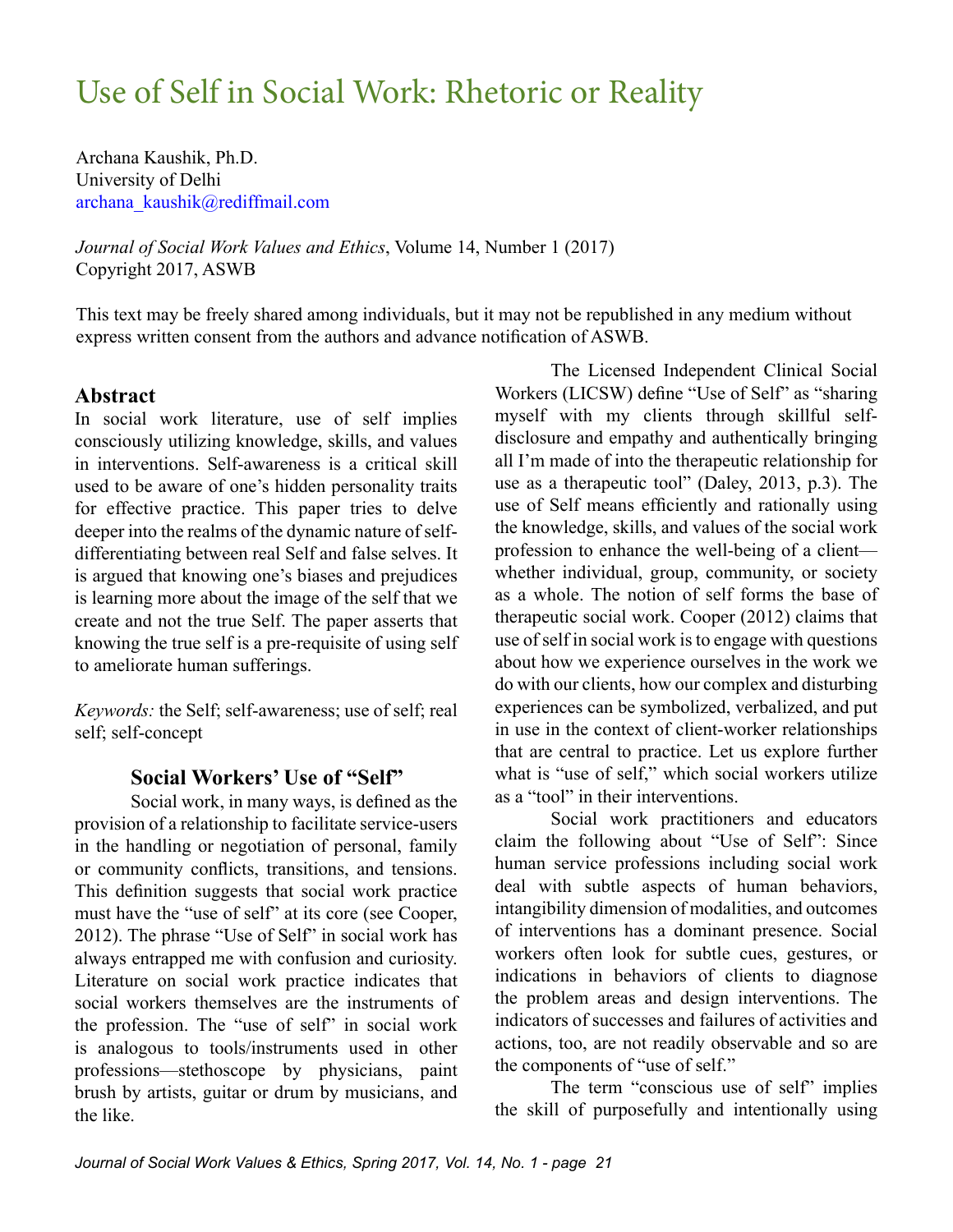motivation and capacity to communicate in ways that facilitate change (Sheafor & Horejsi, 2003). It means use of self is a skill. Dewane (2006) expands this definition by putting it as "the use of self in social work practice is the combining of knowledge, values, and skills gained in social work education with aspects of one's personal self, including personality traits, belief systems, life experiences, and cultural heritage" (p. 545). On similar lines, Walters (2008) examines that successful students not only master the skill sets taught in social work practice courses, but also integrate these skills well with their authentic selves.

These definitions suggest there is a personal self. And since the need to qualify "self" as "personal" arose, it means there is "professional self" too. In addition, Walters mentions "authentic self." The question arises, what is this "authentic self" and do we know "It"? As a logical corollary, this also implies that we have those parts of the self too that are not authentic…do we have only one "Self" with many shades or several "selves" [residing in one body]? Dewane (2006) propounds that to integrate social work skills into the authentic self-functioning of certain domains like personality, belief system, and relational dynamics are significant. These domains need further probing to understand the notion of "Self."

**Personality** of a social worker plays critical role in use of self. Many scholars and educators (Edwards & Bess, 1998; Baldwin, 2000) assert that personality traits of a social worker have far more powerful impact on client satisfaction than his/her theoretical orientation and mastery of skills. They claim that exhibiting one's "real self" in social work interventions is a potent therapeutic tool and "training" in social work comes second. This assertion raises certain queries—What is the relation between the self and personality? If we have a realself, then, are there "false selves" too? Personality is also taken as a "mask" of the real (?) self. It also implies that this mask or personality is a "false self," which seems to be integrated with true self.

**Belief System,** which comprises values, ideologies, attitudes, and perceptions, is the second

aspect of the self that has an impact on social work practice. This belief system, which is the outcome of our socialization process, makes our "functional reality or subjective reality." It is the lens through which we see the world and interpret meanings from social situations and interactions with individuals. Rogers (1959) claims the only reality people can possibly know is the world they individually perceive and there are as many realities as there are people.

Moreover, Oscar Wilde argued "most people are other people." If personality is the product of beliefs and attitudes that one acquires during socialization, what is the "self" that gets concealed with perceptions and ideologies? And beliefs and attitudes, whether akin or against the notions of morality of the society, are merely acquired and imposed thoughts.

The third aspect of use of self is **Relational Dynamics**. Rogers (1957) asserts that congruence, unconditional positive regard, and empathy are the necessary and sufficient conditions that form the foundation of all helping relationships. Can we technically (and mechanically) incorporate congruence, unconditional positive regard, and empathy among social work trainees? Or will these traits reflect the presence of that real or true self inside each one of us that often get veiled under our belief systems and personality dispositions?

Social workers "use self" in their interactions and interventions with clients. Empathy, genuine concern and communication skills are crucial aspects of "using self" by social workers. However, our socialization and socio-cultural environment play crucial roles in determining relational skills and empathy. This explains the differences among social workers in application of values and skills in social work practice despite uniform education and training. If socialization is the critical variable in inculcation of values like empathy and compassion amongst people, can a couple of years of training in social work bring substantial changes in the value system of an individual social worker? Can empathy and genuine concern be "inculcated and refined" among social work students? Is it possible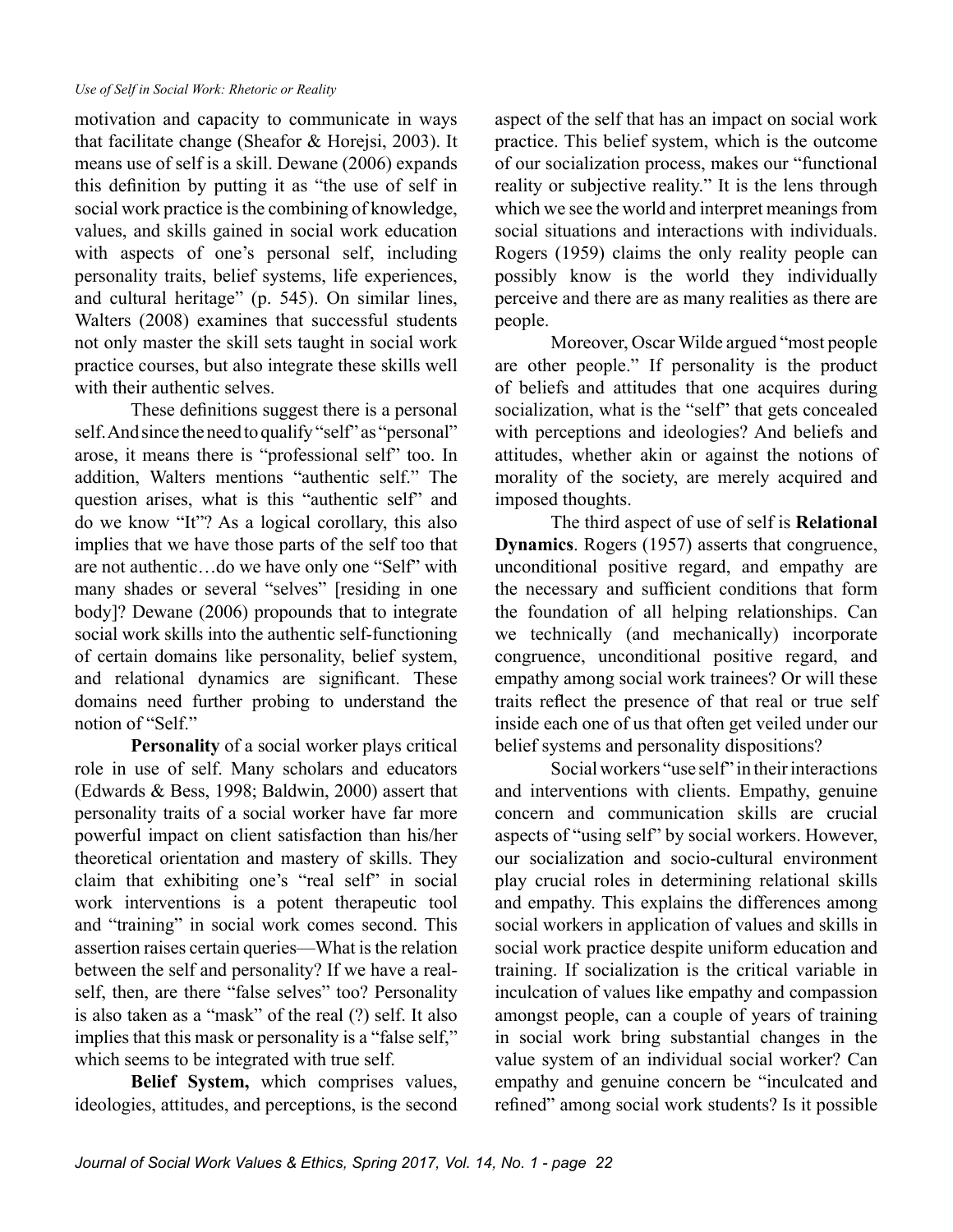that a dexterous social worker uses "Self" in all the situations and conditions with the same ease, even when there is incongruence between his/her values and attitudes in contrast to those of the clients?

This entails that empathy is the function of commonness between subjective realities of social workers and their clients—empathizing with the other becomes tough if there are no shared meanings of subjective realities. Can we truly practice empathy as a skill, which forms the base of "using self" in social work?

## **Self-Awareness**

How do we learn to use self? Social workers are required to understand the subtle and hidden intra-psychic processes among clients reflected through their behaviors. This, indeed, is a tricky task, unless one is sensitive towards one's own thoughts, feelings, and attitudes. Schneider-Corey and Corey (2002) have rightly claimed that any therapeutic person needs to be aware of one's own identity, limitations, feelings, and frustrations in order to know his/her clients better. They assert:

> A central characteristic for any therapeutic person is an awareness of self including one's identity, cultural perspective, goals, motivations, needs, limitations, strengths, values, feelings, and problems. If you have a limited understanding of who you are, you will surely not be able to facilitate this kind of awareness in clients (p.32).

Likewise, Cournoyer (2000) also stresses that since social workers themselves become the medium through which knowledge, attitudes, and skills are conveyed, without self-awareness, despite best intentions, social work professionals fail to help the clients. Thus, the skill of self-awareness is of significance and it refers to the ability to recognize our own thoughts, beliefs, emotions, personality traits, personal values, habits, biases, strengths, weaknesses, and the psychological needs that drive our behaviors.

Knowing "self" is a pre-condition to know "others." If one observes oneself identifying virtues and vices, attitudes and perceptions, seeing how the mind plays tricks, and how defense mechanisms operate, he/she becomes capable of locating the hidden and manifested emotional blockages among the clients. Negi, Bender, Furman, Fowler, and Prickett (2010) also highlight the importance of engaging students and practitioners of social work in the process of self-discovery and selfawareness, with the goal of helping them recognize their own biases, develop empathy, and become better prepared for conscious and effective use of self. Identifying one's own feelings and thinking patterns aid in understanding the interplay of sociocultural factors and psychological underpinnings that frame the human personality. Self-awareness, thus, makes a social work professional more dexterous and efficient in identifying and resolving intrapersonal and interpersonal conflicting areas (also see Jacobson, 2001).

In 2000, The National Association of Social Workers (NASW) emphasized the critical importance of self-awareness in culturally competent social work practice. The second of the ten standards directly addresses self-awareness stating, "Social workers shall seek to develop an understanding of their own personal, cultural values and beliefs as one way of appreciating the importance of multicultural identities in the lives of people" (p. 4). In the interpretation discussion of this standard, cultural competence is further defined as "knowing and acknowledging how fears, ignorance, and the "isms" (racism, sexism, ethnocentrism, heterosexism, ageism, and classism) have influenced their attitudes, beliefs, and feelings" (NASW, 2001; p. 17). Thus, self-awareness becomes a vital tool in developing cultural competence, and also in effective "use of self."

## **Enhancing Self-Awareness Skill**

How can we know the Self? There are certain aspects of self in the domain of experiential reality to which the concerned person can be the best authority. For instance, I can be the best judge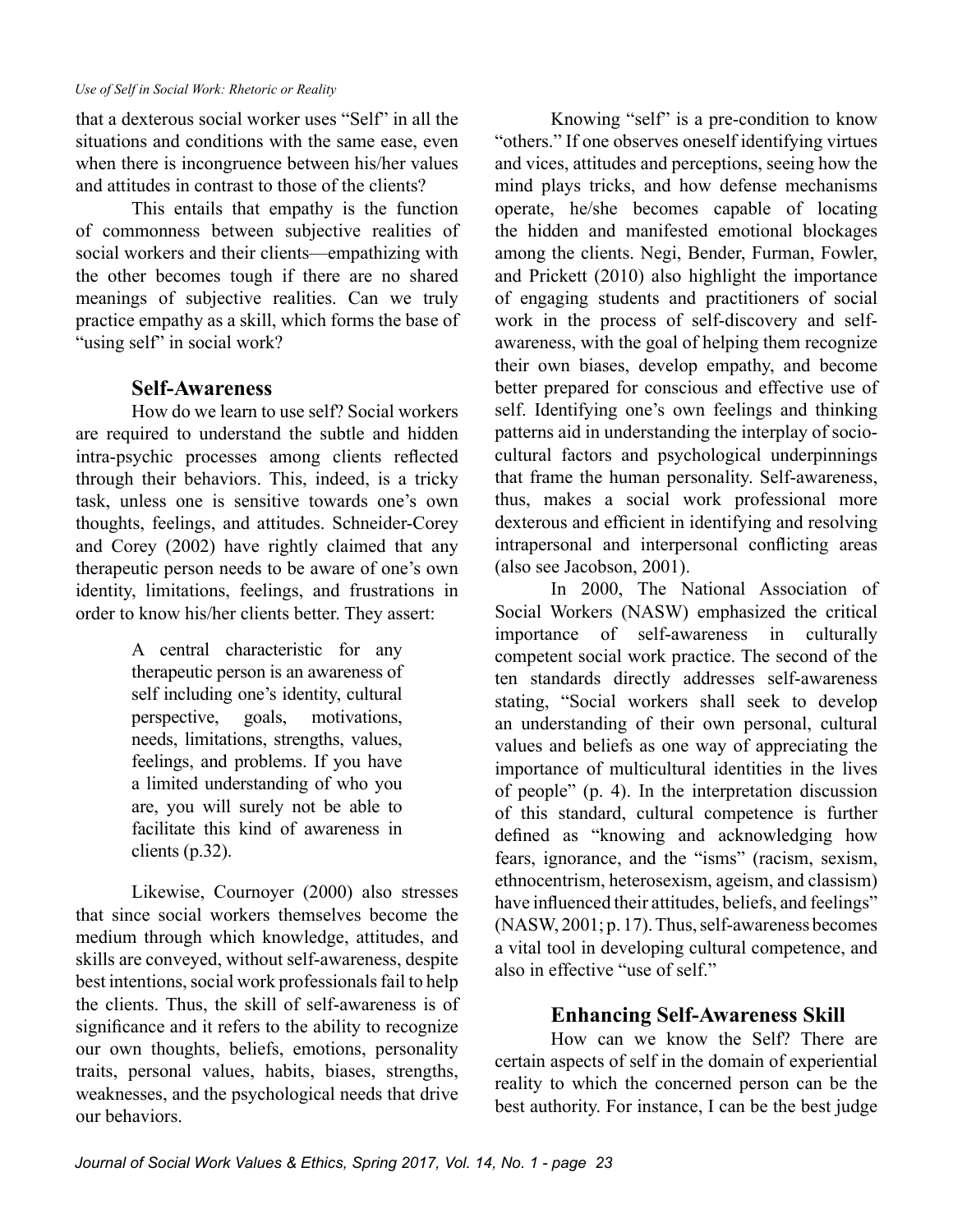to tell whether I am feeling pain in my stomach or feeling hungry or thirsty. Yet, I may not be consciously aware of the defense mechanisms I am exhibiting in my behavior to hide my jealousy or hatred—the aspect of my "Self" that others may identify with relative ease. Nonetheless, conscious efforts to know about self through awareness and mindfulness go a long way in understanding the diverse realms of self. Social work practitioners and trainees employ several strategies and tools to enhance the vital skill of self-awareness. The prominent ones are introspecting—listing one's salient personality traits and reflecting how these traits can act as facilitators or inhibitors in relating to clients, self administration of projective techniques and attitudinal scales, getting feedback from supervisors and peers, reviewing audio-video tapes, and/or process recordings to obtain feedback, rehearsing or role-playing problem-solving sessions, and the like.

External sources like attitudinal scales and feedback by others merely indicate the perceptions and traits we hold (or the Self holds). Then, how far self-knowledge can be gained through these tools and strategies? Can the skill of self awareness help us in knowing about our true or real self? What is our existence beyond our values, attitudes, and perceptions? Who are we beyond our personality dispositions and traits? What is the "Self" that is being used as a tool in social work interventions? And how feasible is it to "use self" without knowing what is this self?

## **What Is the Self?**

Quite ironically, defining the Self, which is the core of our existence or being, is not easily defined. It is the "I," the "me," the entity that exists… feels…experiences.…Looking into the mirror, we see an image of our body, which we identify as ourselves. Self is defined as the representation or set of representations about oneself, parallel to the representations people have of other individuals (Swann & Bosson, 2008). It is the "me" "self-asobject," about which James (1950) has written that it is the entire set of beliefs, evaluations, perceptions,

and thoughts that people have about themselves. These definitions invariably reflect self-concept rather than "Self."

More often than not, we identify with our body. Physical attributes of our body constitute a significant part of our identity. I am beautiful or ugly, fat or slim, young or old—all these characteristics reflect our identifications with our body. Our notion of birth and death is also related to the body. At the time the heart in the body is beating and lungs are breathing in air, the person is alive. When the body's vital functioning stops, he/she is considered clinically dead. Scientists have estimated that on an average, we are composed of nearly fifteen trillion cells, each being an independent living unit (Zimmer, 2013). Furthermore, life span of these cells is far shorter than the human body, which is composed of them. Every second, thousands of cells of the body keep dying and being replaced by new ones. So, technically, an individual at the time of death does not have the same body he/she was born with. But still, someone/something inside the body remembers (and sees) the body passing through phases of childhood, youth, old age…Who is this someone or something that remembers this continuity? Seemingly, physical body is not the Self.

Another crucial aspect of our identity is our "psychological self." Scientists have claimed strong inter-linkage between body and mind. Experiments in neurosciences bring out that "brain" is the chief organ in the body that does all the thinking, feeling, visualizing, experiencing, and sensing and there are specific areas in the brain to experience and feel different sensations. In fact, feelings of empathy and compassion are also subject to certain hormonal reactions in the brain. Recent research studies claim that the feeling of "I" and "me" are illusionary as there is no single place in the brain that generates this sense of "Self." There is no single leader or commander-in-chief in our brain to direct our behavior. There are only ever-changing thoughts, feelings, and memories in the brain. Philosophers too confirm that there is no "Cartesian ego" unifying the consciousness (see Dainton, 2014; Ouellette, 2014). There have been ample scientific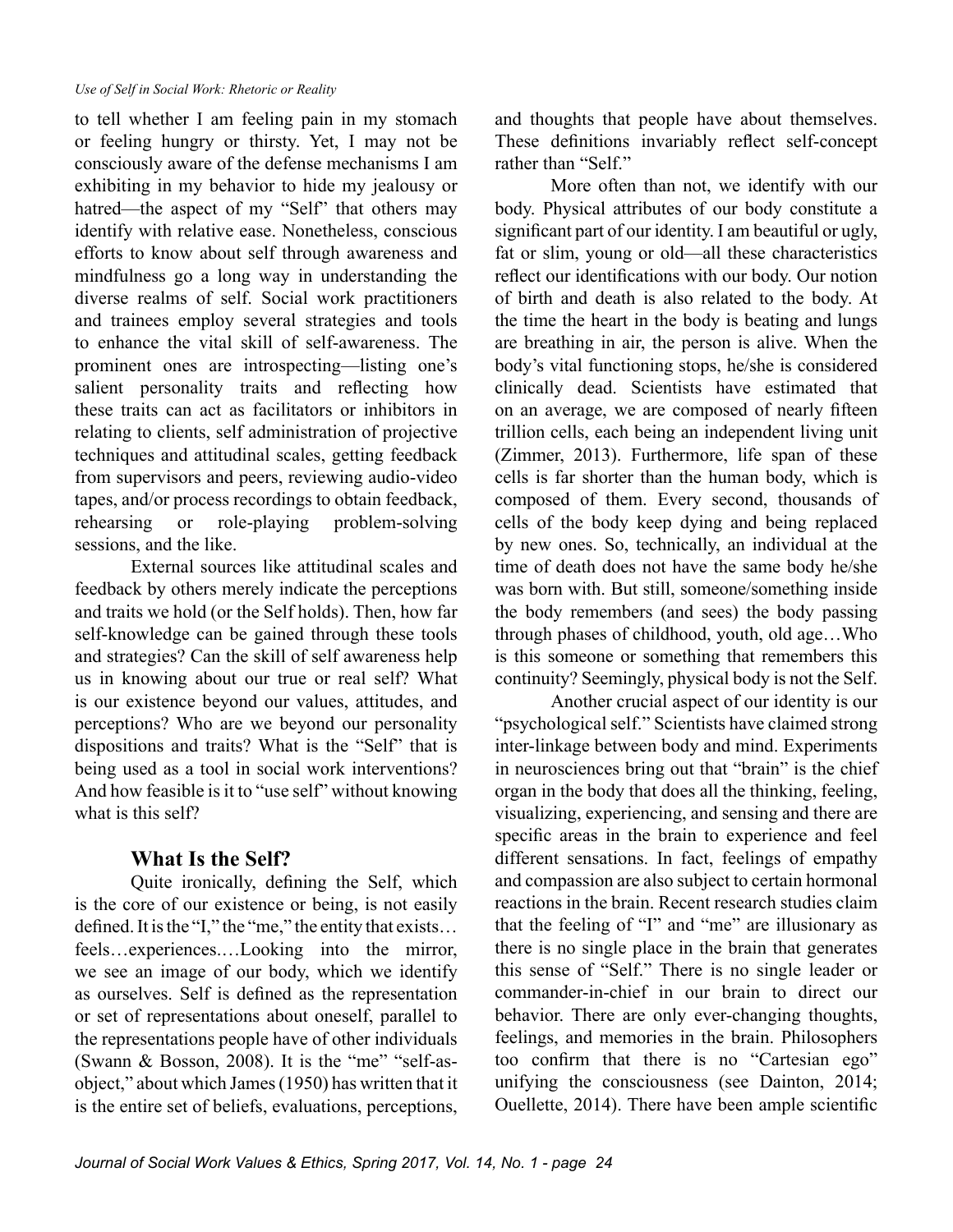proofs against the Self. In psychopathology, cases of Cotard syndrome (where sufferers believe that they do not exist) and dissociative identity disorder (where a single body harbors multiple selves) claim against the sense of self. If the sense of Self is so fragile and fragmentary, where is the Self located and from where does this sense of "I" and "me" come from? It further entails questions basic to our existence—in essence, who am I? Where is the Self (or my identity) rooted–in the body or in the brain?

Akin to the cells of the physical body, thoughts are the building blocks of our psychological self. Repeated thoughts result in developing our core beliefs, which form our perceptions, attitudes, biases, value systems. Our thoughts also develop our "image of self"—our identity. This identity (rather, multiple identities) includes our name, family, religion, belongings, etc. This image of ourselves is developed to cover up our ignorance of who we actually are. This image, termed as "ego" by psychologists, gives rise to personality with competing core beliefs. Identification with the ego and the physical body creates a false identity, which is dependent on the views of "others" about us. The Self constitutes the central notion of an individual's identity. Mead (1934) notes that meanings derived through social interactions shape an individual's identity. Stryker (2000) reiterates this assumption as, among others, a person's sense of self depends on the social environment to which he/she belongs. So, quite ironically, others define our "Self."

The thought of "I am" is based on social constructs like gender, religion, nationality, personal achievements, and so on, which we learn from our social surroundings. It gives rise to a false self with which we create an attachment. This false identity or the ego always compares and competes with others and thrives on approval and appreciation of others. Thus, the false identity created moves between extremes of feelings of inferiority and superiority depending upon circumstances and people. We learn to defend our ego and create a false moral self, which is our "desired self." This egoistic moral self, views everyone with conditioned perception. And so long as people behave in consonance with

our core beliefs, they are good people. We believe that people like us are good, because we are good. In addition, any critical remarks or undesirable behaviors by others frequently hurt our ego. We desperately want to protect our ego and try to cover up our inferiority with defense mechanisms like rationalization and projection.

Much research attention has been paid to the "self" and its dimensions in recent decades. However, sociologists and psychologists are still struggling to articulate the presence of "Self" in the identity construction. James (1950), who pioneered the conception of the Self into the mainstream of social-psychology, asserted that "Self" is a source of continuity that gives the individual a sense of "connectedness and unbrokenness." Aristotle (Barnes, 1984) asserts that the soul is an immaterial entity that unites the person's various perceptions and sensations, which forms the nature of "I" or the Self. He demonstrated the conception of this abstract form of Self/Soul by distinguishing between the substance of an object and its form. For instance, the substance of a bronze statue is the element bronze, and the form is the statue. When melted, the form changes, though the substance remains the same. This view of identity is known as dualism as it postulates the existence of two entities: the body (the material) and the mind or soul (the immaterial). Furthering Aristotle's line of thought, the British philosopher John Locke made a distinction between man and person. To him, man is a substance and person is the form, while criterion for personhood is the ability to remember our perceptions in the prior situations of our lives and is a function of memory (Strawson, 2011).

Based on the theoretical framework of symbolic interactionism, Mead (1934) and Cooley (1902) postulate that knowledge about "Self" is rooted in reactions of others and the roles people play. So, the roles we play become the foundation of our self-knowledge. But, we perform numerous roles in our life time and many of them at the same time. Then, how is continuity maintained between these roles/selves? This assertion is not in tune with the notion of enduring self as demonstrated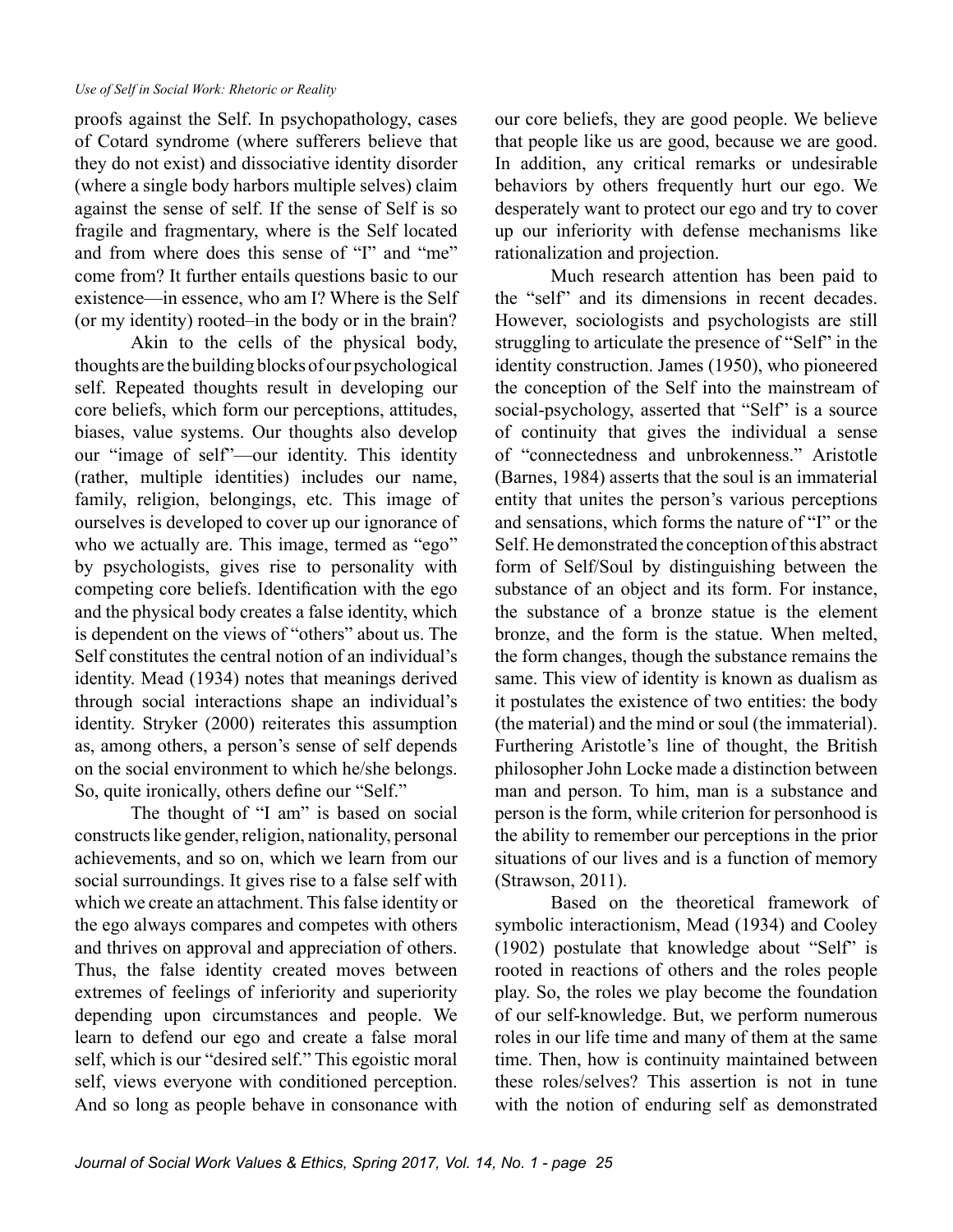by James. This fallacy was addressed by Goffman (1959) who propounded that "people are like actors in a play who perform for different audiences. As people take on various identities, the Self is merely a consequence, rather than a cause of the performance" (p. 252).

Psychologists and social scientists have shown considerable interest in developing strategies and techniques to unveil the dynamic notion of self. Delving into the self as a mental representation, researchers have categorized self-knowledge as "active" or "phenomenal self" (Jones & Gerard, 1967), which includes information about oneself that is held in consciousness as against the "stored self knowledge" that comprises of the information about the self held in memory but not being attended to. However, people with cognitive impairments fail to recall their "identities." Indeed, the Self, which is the core of our existence, cannot be dependent on the fragility of the memory.

All human beings, potentially, have coexistence of opposite traits—of vices and virtues hate and love, anger and calm, violence and compassion, dominance and congeniality, apathy and empathy—seeds of these contrasting feelings and emotions are inside us. However, we accept only selective portions of "me" having virtues only as "desired self" and deny the "undesired self" with vices (see Ogilvie, 1987). The self with vices is pushed below to the realms of unconsciousness. And whenever characteristics of the "undesired self" such as hate, jealousy, surge to the surface we project these onto "others." In fact, among others, Chopra (2012) has maintained that we "project" beliefs, motives, feelings, that we have disowned in ourselves onto another person. For instance, to avoid feeling that we are not good enough, we judge others as inadequate. Projection is destructive for two major reasons: First, it prevents us from truly knowing and accepting ourselves. Second, it prevents us from truly knowing and accepting others.

We are ignorant about our true "Self" and convincingly believe that we know ourselves. This false notion of knowing is extended to our clientele and their social situations too. Our pretention that

we know prevents us from knowing our real "Self." Current literature in psychology and sociology highlight plenty theories on self but almost all of them are confined to the images/roles of self rather than exploring the true nature of self (see also Snyder, 1974; McCall & Simmons, 1978; Tajfel, 1981; Tulving, 1983; Markus & Nurius, 1986; Turner, Hogg, Oakes, Reicher, & Wetherell, 1987; Klein & Loftus, 1993; and Greenwald & Banaji, 1995).

The conception of self soon becomes the social identities that are socially constructed meaningful categories accepted by individuals as descriptive of themselves or their groups (Ashmore & Jussim, 1997). Undeniably, these are the images or illusions of the Self or the false self. It suggests that when social workers employ skill of selfawareness, they tend to know more about the "image" of the Self, and not the true self. Attempts to know our Self by learning about our hidden attitudes and perceptions or employing strategies to increase our self-awareness may not lead us to our real Self. Knowing about our strengths and weaknesses, values and attitudes, does not equate to knowing the Self. Whether favorable or unfavorable, attitudes are the function of our unreal self. Only by knowing our true nature can we come out of the polarity of paradoxical traits (vices and virtues) that has fragmented our "Self." And the skill of self-awareness we discussed largely limits itself to knowing our perceptions and traits as we hardly turn our focus to "who is bearing all the attitudes, values and perceptions." The story below explains the case-point:

> A lady had a beautiful garden blooming with beautiful flowers. She had spent years to nurture that garden and people from faraway places used to come to see it. She fell ill and was bed-ridden. Seeing the worry of his mother about the garden, that lady's ten-year-old son promised to take care of plants and trees till she is recovered. The boy sincerely did his job—he would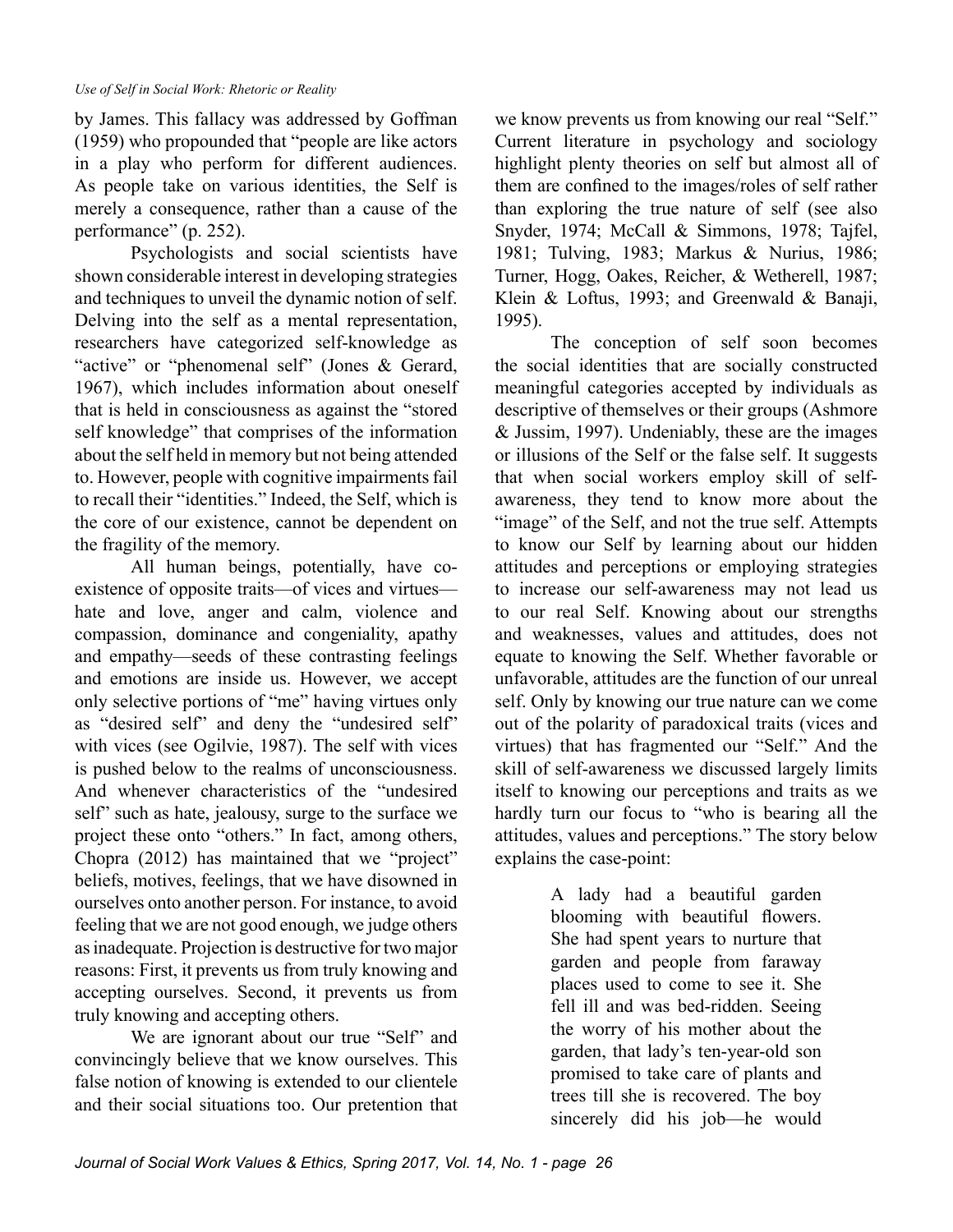daily remove dust from each leaf, caress and kiss the flowers, sprinkle water over leaves and flowers. After three months the lady returned back, only to see that her cherished garden had withered away—leaves had dried up, flowers had faded and wilted. Shocked and dismayed, she yelled at her son. With tears in his eyes, he asserted that he really cared for each and every flower and leaf. The mother, then said, "life of a plant is in its roots who are invisible, you forgot to water the roots and the result is visible in this devastation.

Are we not doing the same mistake that little boy did—ignoring the real "self" and paying attention to the images of self that we create and believe in (professional self, personal self)? Our training to inculcate professional expertise, values and skills among social work students can be equated with the boy's efforts of caring for the garden (removing dust, weeding, tendering flowers, etc.). The hidden roots are comparable with our "real self," which we forget to nurture. The values like compassion and empathy that form the base of the social work profession are the natural fallout of unveiling our true nature or real self.

An egg when broken from outside loses life. But the same egg when it breaks open from inside, life comes out. Likewise, till the time our notion of self (or selves) is taught or created by the outside actors, the society, we cannot get rid of pains and sufferings. Contrarily, when the true knowledge about self comes from within, outside chaos remains the same but one achieves an unflinching calm and peace. Human service professionals "trained" to be empathetic and compassionate may not exhibit these skills/values every time, which is reflected in occasional instances of burnouts and frustration. Life of the individuals, who have known their true self, shows that their compassion and love for all beings remains unwavering in all circumstances.

Our claim to use self in social work interventions is futile in the absence of true

knowledge of the Self. What is the knowing of the "Self"? It is doing away with the conditioning of mind and dis-identifying ourselves with our physical body and thoughts. It is going beyond the constant chattering of mind. It is breaking away the attachment with the false self, the image we create of ourselves. Religious views mainly entail two types of Self—the "unreal self" that is the ego, also called the learned, superficial self of mind and body, and the "real self," the "observing self," or the "witness" or the soul. Spiritually, the real self or the witness is the pure consciousness, inside each one of us. The basic characteristic of being Self-aware is knowing that "I have a mind" instead of believing "I am a mind," thereby distinguishing "being" from "thinking." The process of knowing self includes dis-identifying from the mind and mental images of identity.

Dalai Lama (2006) has asserted that selfknowledge is the key to personal development and positive relationships. He states that in the absence of true self knowledge, we hurt ourselves through misguided, exaggerated notions of self, others, external events, and physical things. Without knowing our real self, we may pretend, but cannot truly feel compassion and love for our fellow beings. Pretention that we know our Self (as we use self-awareness skill and "know" our attitudes and belief systems) has not only stopped our search for exploring the true self but also aided in hiding our negative emotions and vices. Pain, despair, and suffering equally affect us as they do to the clients we serve. We fail to heal ourselves. How can, we, the service providers, claim to help our clients deal with their suffering if we cannot ameliorate our pain? Just as a drowning person cannot save other drowning people, we the social workers cannot heal others unless we heal ourselves. And any intention to heal ourselves keeping intact the false self or unreal identity would be in vain.

## **Conclusions**

The core of our being, the pure consciousness is present in all of us as the real self. Identification with false notions and pretenses veil the true self and create an image of the Self which is named in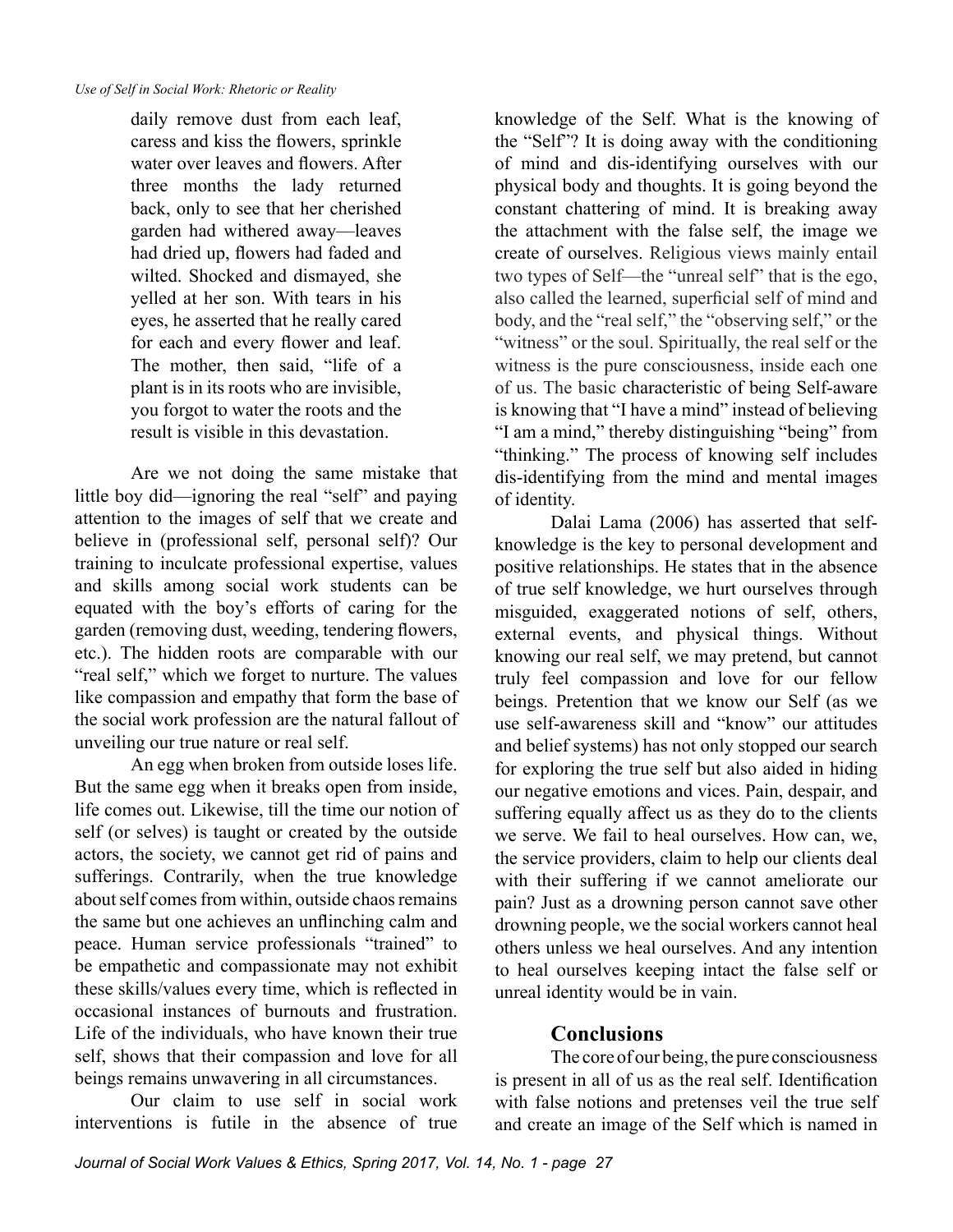many forms—such as ego, personality, roles, selfconcept—which we defend and protect throughout our life. Social work practitioners use "Self" in their interventions. Self-awareness is often directed to know the characteristics of the false self. Knowing the true self is our birthright as well as our prime duty. Knowing the real self is the pre-condition to using the self in social work. Lastly, acceptance of ignorance about our true nature would pave way to authentic knowledge. Searching for the "self," which is to be used in social work, would set the foundation of a vibrant, loving, and caring society and facilitate realizing the goals of social work profession.

### **References**

- Ashmore, R. D. & Jussim, L. (1997). *Self and identity*. New York: Oxford University Press.
- Baldwin, M. (2000). *The use of self in therapy* (2nd ed.). Binghamton, NY: Haworth Press, Inc.
- Barnes, J. (Ed.). (1984). *The complete works of Aristotle*. Princeton, NJ: Princeton University Press.
- Chopra, D. (2012, September 2). Learn to accept. *The Speaking Tree*, Times of India, p. 3.
- Cooley, C. H. (1902). *Human nature and the social order*. New York: Scribner's Press.
- Cooper, A. (2012). *The self in social work practice: Uses and abuses.* Paper presented at the CSWP/ Essex University day conference "How to do relationship-based social work," Southend, January 13, 2012. Retrieved from [www.cfswp.](http://www.cfswp.org/education/paper.php?s...self-in-social-work-practice-uses-and-abuses/html) [org/education/paper.php?s...self-in-social](http://www.cfswp.org/education/paper.php?s...self-in-social-work-practice-uses-and-abuses/html)[work-practice-uses-and-abuses/html.](http://www.cfswp.org/education/paper.php?s...self-in-social-work-practice-uses-and-abuses/html)
- Cournoyer, B. (2000). *The social work skills workbook* (3rd ed.). Belmont, CA: Wadsworth.
- Dainton, B. (2014). *Self: Philosophy in transit.* United Kingdom: Penguin.
- Dalai Lama. (2006). *How to see yourself as you really are: A practical guide to self knowledge.* (J. Hopkins, Trans.). London, England: Rider.
- Daley, J. C. W. (2013). Clinical social workers' use of self and the impact of personal therapy on practitioner development. *Master of Social Work Clinical Research Papers.* Paper 166. Retrieved from [http://sophia.stkate.edu/msw\\_papers/166](http://sophia.stkate.edu/msw_papers/166).
- Dewane, C. J. (2006). Use of self: A premier revisited, *Clinical Social Work Journal, 34*(4)*,*  543–558 doi:10.1007/s10615-005-0021-5.
- Edwards, J., & Bess, J. (1998). Developing effectiveness in the therapeutic use of self. *Clinical Social Work Journal*, *26*(1), 89–105.
- Goffman, E. (1959). *The presentation of self in everyday life*. Garden City, NY: Doubleday-Anchor.
- Greenwald, A. G., & Banaji, M. R. (1995). Implicit social cognition: Attitudes, self-esteem, and stereotypes. *Psychological Review, 102*(1), 4– 27.
- Jacobson, W. B. (2001). Beyond therapy: Bringing social work back to human services reform. *Social Work*, *46*(1), 51–62.
- James, W. (1950). *The principles of psychology*. Mineola, NY: Dover.
- Jones, E. E., & Gerard, H. (1967). *Foundations of social psychology*. Oxford: Wiley.
- Klein, S. B., & Loftus, J. (1993). The mental representation of trait and autobiographical knowledge about the self. In T. K. Srull & R. S. Wyer (Eds.), *Advances in social cognition*  (Vol. 5, pp. 1–49). Hillsdale, NJ: Erlbaum.
- Markus, H., & Nurius, P. (1986). Possible selves. *American Psychologist, 41*(9), 954-969.
- McCall, G. J., & Simmons, J. L. (1978). *Identities and interactions*. New York, NY: Free Press.
- Mead, G. H. (1934). *Mind, self and society*. Chicago: University of Chicago Press.
- National Association of Social Workers. (2000). Cultural competence in the social work profession. In *Social work speaks: NASW policy statements* (pp. 59–62). Washington, DC: NASW Press.
- National Association of Social Workers. (2001). *NASW standards for cultural competence in social work practice.* Washington, DC: NASW Press.
- Negi, N. J., Bender, K. A., Furman, R., Fowler, D. N. & Prickett, J. C. (2010). Enhancing self-awareness: A practical strategy to train culturally responsive social work students. *Advances in Social Work*, *11*(2). 223–234.

Ogilvie, D. M. (1987). The undesired self: A